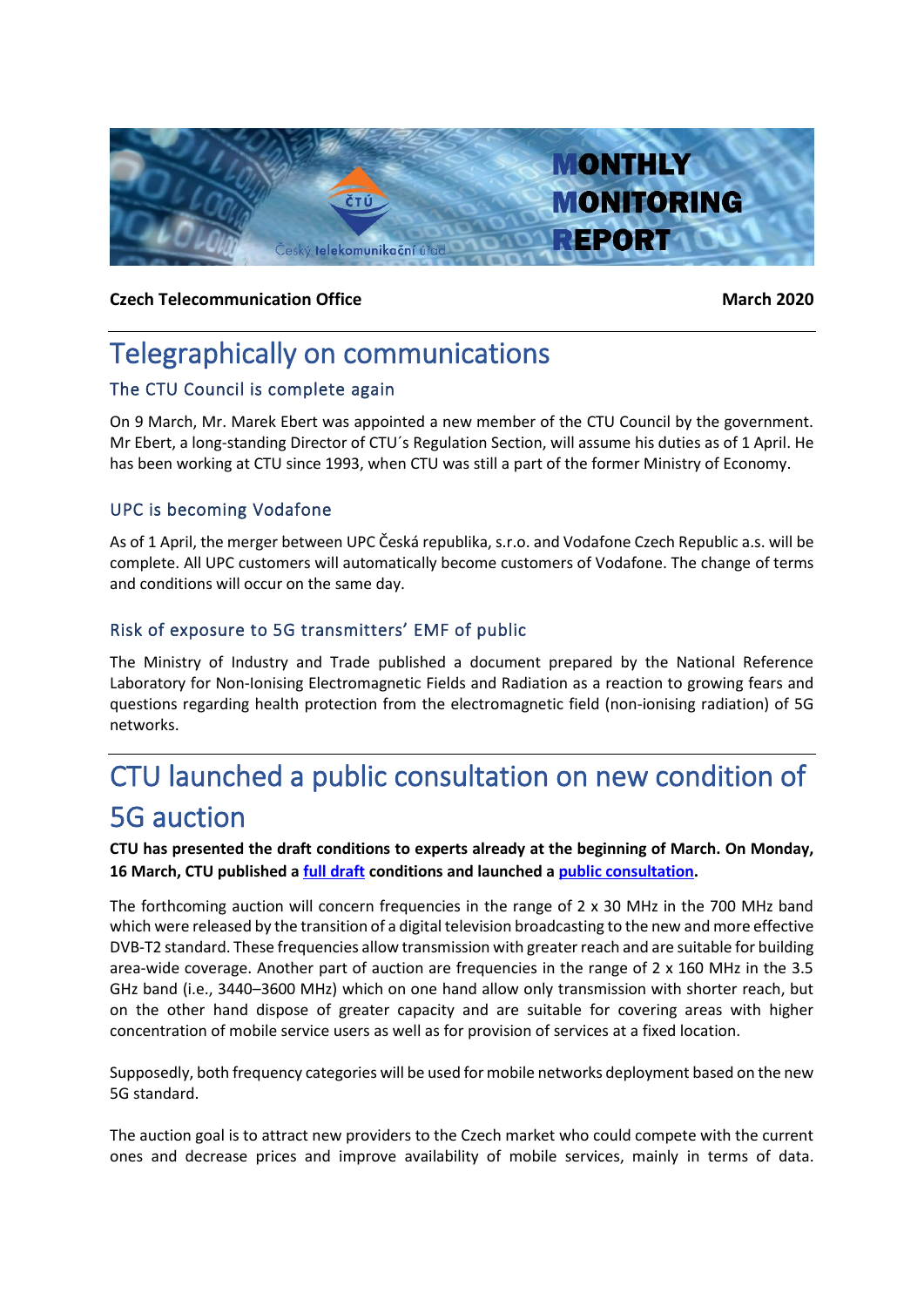Simultaneously, the new auction conditions are designed not to be dissuasive for such applicants, but to be rather encouraging.

A significant encouraging factor for new providers is the right to so-called national roaming. This means, the new provider may temporarily use the already deployed mobile networks of the current operators for regulated prices to provide own service. The new provider will therefore be able to provide area-wide mobile services when he has not built a coverage by own network or the users do not dispose mobile terminal equipment which support his technology (e.g., 5G).

The new auction conditions provide that the national roaming right will be granted, until mid-2029, to the new providers, who acquire frequencies in the 700 MHz band as well as to those, who acquire frequencies in the 3.5 GHz band. This right will be also granted to the providers, who have already acquired frequencies in the 3.7 GHz band (i.e., 3600–3800 MHz) in previous auction.

Another encouraging factor is that also the applicants who wish to provide only wholesale services can participate in the auction of frequencies in the 700 MHz band, which are suitable for area-wide coverage. Other providers shall then be able to use these wholesale services for provision of own services to end customers (i.e., on the retail market) regardless of whether they hold any frequencies or not.

Last but not least, another encouraging factor, especially for the so-called virtual operators, is the obligation to provide a so-called reference wholesale offer. The providers who will acquire frequencies in the 700 MHz band will have to publish such offer for full-MVNOs (virtual operators with own infrastructure) as well as for light-MVNOs (virtual operators without own infrastructure).

The frequencies in the range of 2 x 40 MHz in the 3.5 GHz band (from the total of 2 x 200 MHz which is available in this band) will not be subject of the auction. Based on the German model, these frequencies will remain reserved for the Industry 4.0 (e.g., for production management in the industry areas) and CTU will grant them as individual authorisations to specific applicants in the industry, who will use these frequencies for own purposes (not for provision of publicly available services).

## New deadlines for porting numbers

**The amendment to the Electronic Communications Act, which will enter into force on 1 April, made porting numbers when changing provider of fixed and mobile services much easier and faster.**

The amendment introduces so-called one-stop-shop: the user who wishes to port their number no longer has to contact the current service provider, since all necessary steps will be taken care of by the new provider. The new provider must inform the abandoned provider on receiving the applicants request **in one working day**. Together, they will undertake all necessary steps so that the contract is terminated, and the service activated by the new provider on time – **not later than two working days** after the receiving provider informed the abandoned one.

On April 1, the amended Measure of General Nature No. 10, which regulates conditions for implementing number portability and principles for number portability billing between undertakings, will also enter into force.

The total deadline for porting a telephone number depends on the moment when the applicant interested in porting contacts the new chosen provider. From this moment, the deadline of one working day begins for the receiving provider to inform the abandoned one. In the next two working days all necessary steps required for porting a number must be done. The contract with the abandoned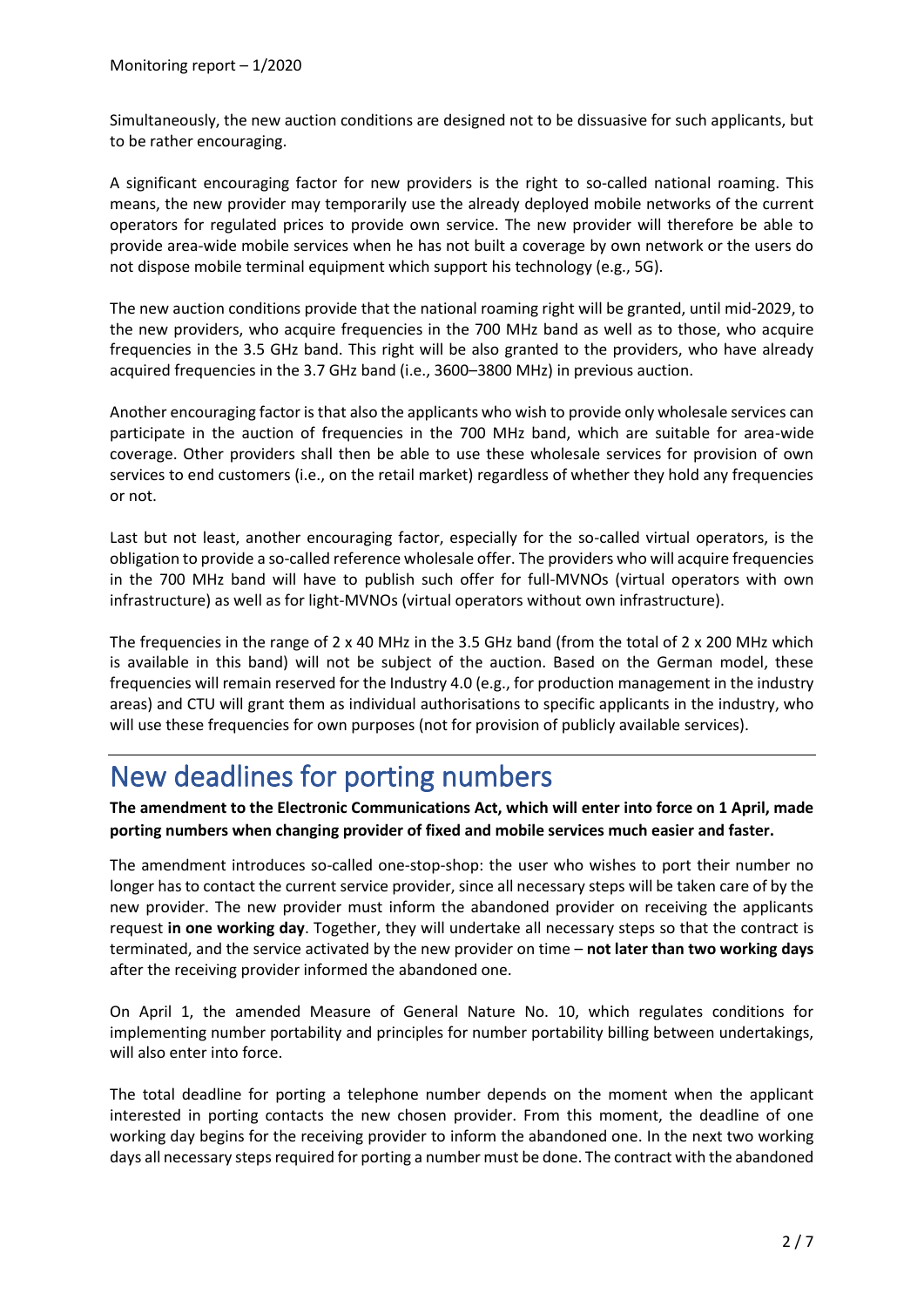provider is terminated on the next working day, the services provided by this provider will be deactivated and the services provided by the receiving provider will be activated.

Shall the next day after the two working days deadline fall on weekend or holiday, the service provided by the abandoned provider will be active until the next working day when the ported number is activated by the receiving provider.

These deadlines also apply if the contract is terminated and only after then the customer requests porting their number. If the contract concluded with the abandoned provider is terminated prior to expiration of the deadlines, the service provision may be interrupted. This can typically happen if the user demands porting of a number only in a notice period (e.g., one day before the contract ends).

# Checked by CTU in February...

… adherence to the terms and conditions of General Authorisation No. VO-R/12/09.2010-12 for the use of radio frequencies and for the operation of equipment for broadband data transmission in the 2.4 GHz to 66 GHz bands.

Out of 14 inspections performed, CTU discovered 10 defects. This mainly involved the use of indoor frequencies outside the building. CTU requested remedy of the deficiencies and subsequently initiated administrative proceedings.

… use of radio frequencies without an authorisation.

CTU carried out 15 inspections focused on the use of frequencies without an authorisation. In 10 cases, CTU discovered operation on frequencies without or after expiration of the individual authorisation. Administrative proceedings have been initiated.

… adherence to the terms and conditions of an individual authorisation to use radio frequencies.

CTU carried out one inspection which discovered non-compliance with individual authorisation parameters.

… sources of interference with the operation of electronic communications equipment and networks, the provision of electronic communications services or the operation of radiocommunications services.

In February, CTU completed 119 investigations, namely 74 cases of interference with television reception (50 cases involved interference with DVB-T2 reception), 18 cases of interference with GSM, UMTS and LTE public mobile communications networks, 16 cases of interference with a meteorological radar, five cases of interference with broadcasting and satellite signal reception, three cases of interference with mobile and fixed service equipment and three cases of interference with short-range devices. In nine cases of interference with public mobile communications networks, the source of interference was an active element of television reception. In one case, the LTE base station was identified as a source of interference with DVB-T and DVB-T2 reception. In 24 cases, the investigation of complaints about poor DVB-T2 reception identified a defect in the viewers' equipment, in 13 cases the interference ceased, or was sporadic and in three cases the source of interference was caused outside transmitting and receiving side (shading, rebounce caused by off-road barriers).

… pilot operation of LTE base stations in the 800 MHz band.

As of 29 February, 177 base stations were in pilot operation, and 16,771 stations were in permanent operation. In February, CTU received 74 reports of interference and completed investigation of 74 cases of interference with television reception; the BTS LTE in the 800 MHz band was a source of interference with digital terrestrial television reception (DVB-T and DVB-T2) in one case. In 38 cases, CTU discovered defects of the viewers' reception equipment, in 20 cases the interference ceased or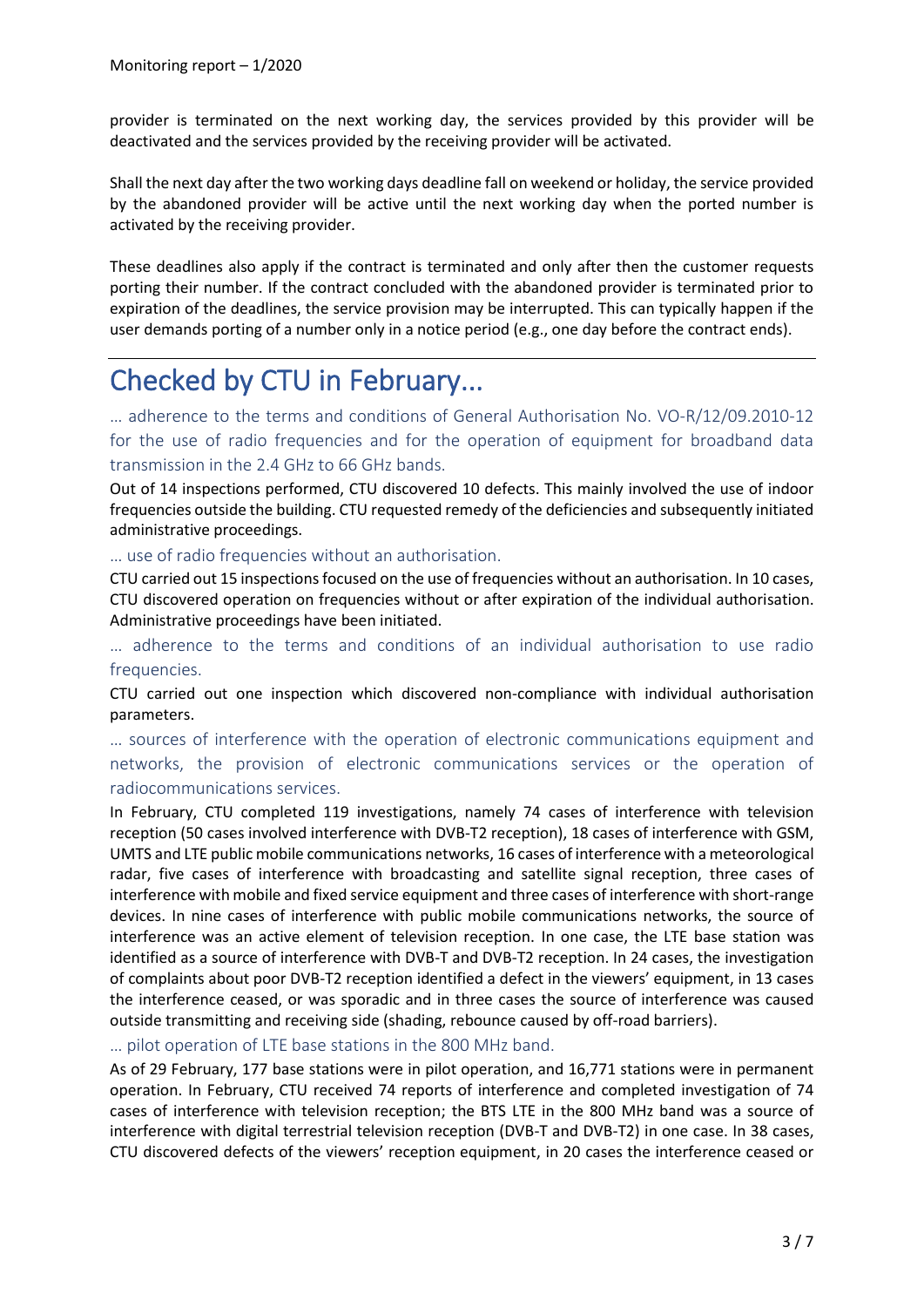was sporadic. In seven cases the problem was caused by shading or rebounce. Eight reports of interference were cancelled by the reporters during the investigation process.

#### …postal services.

As of 1 March, the Czech Post received from the state budget the second part of net costs representing an unfair financial burden for 2013 and 2014 in the total amount of CZK 300 million. According to the Act No. 29/2000 Coll., on postal services, the total net cost recovery for these years is set to CZK 800 million; the first part in the amount of CZK 500 million was paid to the Czech Post in September 2019.

# Monitoring compliance with conditions of open Internet

## access

**In its activities, CTU also monitors compliance with the conditions of Regulation (EU) 2015/2120 laying down rules for open Internet access binding upon the electronic communications service providers.**

As a supervisory authority, CTU frequently deals with situation when smaller providers do not comply with requirements laid down in the Regulation and do not include all requirements of quality of service (QoS) parameters in their contracts.

This breach of obligations then means that consumers cannot verify whether the electronic communications service is provided to them in accordance with the concluded contract because without explicit list of the QoS parameters it is difficult to verify whether these parameters were actually reached or not.

This was also a case of one consumer who complained on an insufficient quality of the provided Internet access service (IAS). CTU conducted an inspection during which it found out that the service provider did not include all information regarding IAS parameters, which are required by the Regulation, into the contract. In the contract, the provider only generally defined possible measures which may affect the quality of IAS provided, without specifically defining the impact of such envisaged measures on the consumed service, let it be interruption or slowing down of specific services. Also, specific information on the impact of particular QoS parameters on the IAS provision were absent (i.e., how limiting the speed of service or data volume influence use of services, applications or content). The subscriber contract also lacked other parameters required by the Regulation such as minimum, normally available, maximum and advertised speeds of the provided service, including a clear definition of significant deviations from the advertised speed and end users' rights according to Article 3(1) of the Regulation.

CTU concluded that absence of these provisions is a breach of the Regulation as well as the Electronic Communications Act and decided to impose a fine for the committed offence.

We therefore recommend the consumers to notify CTU should they find out their contract does not include all obligatory provisions. CTU will then inspect the case and if it finds a breach of conditions, it will fine the provider and request a remedy of the deficiencies.

## Radio spectrum management

#### DVB-T / DVB-T2 digital broadcasting

In accordance with the timeframe defined in the Government Decree No. 199/2018 Coll., on Technical plan for transitions of terrestrial digital television broadcasting from DVB-T standard to DVB-T2 standard, the transmitters of area-wide DVB-T networks (network 1–4) and transition DVB-T2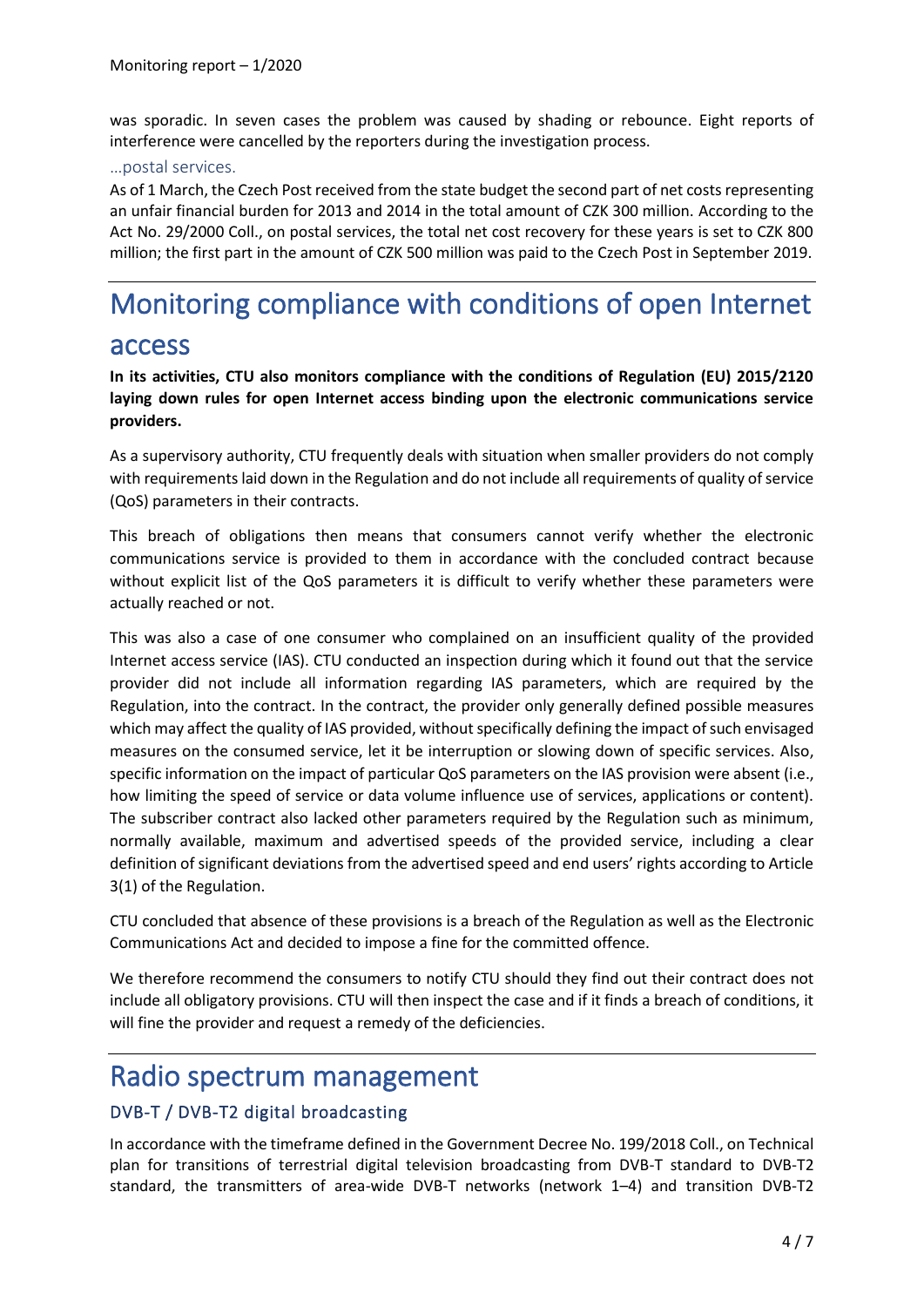networks (PS11–13) were switched off in Jihočeský, Karlovarský, Královéhradecký, Plzeňský, Liberecký and Ústecký region. Simultaneously, the broadcasting of final DVB-T2 networks (networks 21–24) was launched in these regions. In February, operators of these broadcasting DVB-T2 networks significantly increased their coverage by DVB-T2 television signal. Detailed information about coverage are available at [https://digi.ctu.cz/dtv/.](https://digi.ctu.cz/dtv/)

#### T-DAB digital radio broadcasting

In February, the operation of the following transmitters of multiplex RTI was launched: Jáchymov 2 (channel 9C) and Příbram hvězdárna (channel 5A).

#### Regional television networks

In February, the following transmission channels changed in the RS 7: Ústí nad Labem, Krušnohorská from 21 k to 50 k, Jablonec nad Nisou CES from 21 k to 50 k, Trutnov Rozhledna from 21 k to 50 k, Jáchymov Klínovec from 38 k to 36 k, České Budějovice from 42 k to 53 k, Plzeň Vodárna from 38 k to 24 k, Benešov Kozmice from 23 k to 53 k.

## Legislative changes: Fees for frequencies

On 28 February, the Government Decree No. 56/2020 Coll., on setting the amount and the calculation process of fees for use of radio frequencies and numbers, was published in the Collection of Law, Vol. 24.

This Government Decree reduces the percentage amount used for calculating the fee for use of radio frequencies for experimental purposes 10 times (i.e., from 10% to 1% of "common" costs). Simultaneously, the Decree aims to support the possibility to use higher parts of the radio spectrum, mainly for preparation of 5G networks deployment, thus the individual coefficients, used for calculating the fees for use of radio frequencies for land mobile service by area-wide radio networks and other radio networks of land mobile service (incl. regional and local radio networks and other radio networks), are amended.

This Government Decree enters into force on 1 April 2020.

## Relevant Market Analyses

#### Market No. 1 – Wholesale call termination on individual public telephone networks provided at a fixed location and Market No. 2 – Wholesale voice call termination on individual mobile networks

The Office for Protection of Competition (ÚOHS) did not make any comments to the analyses of relevant markets No. 1 and 2. Therefore, on its meeting on 18 February, the CTU Council approved the text of these analysis which were then send to the European Commission.

#### Market No. 5 – Wholesale access to mobile services

In the [communication](https://www.ctu.eu/communication-launch-relevant-market-analysis-market-no-5) of 4 February 2020, CTU announced that it launches an analysis of a new relevant market no. 5 – wholesale access to mobile services. It is in frame of the 5<sup>th</sup> round of relevant market analyses.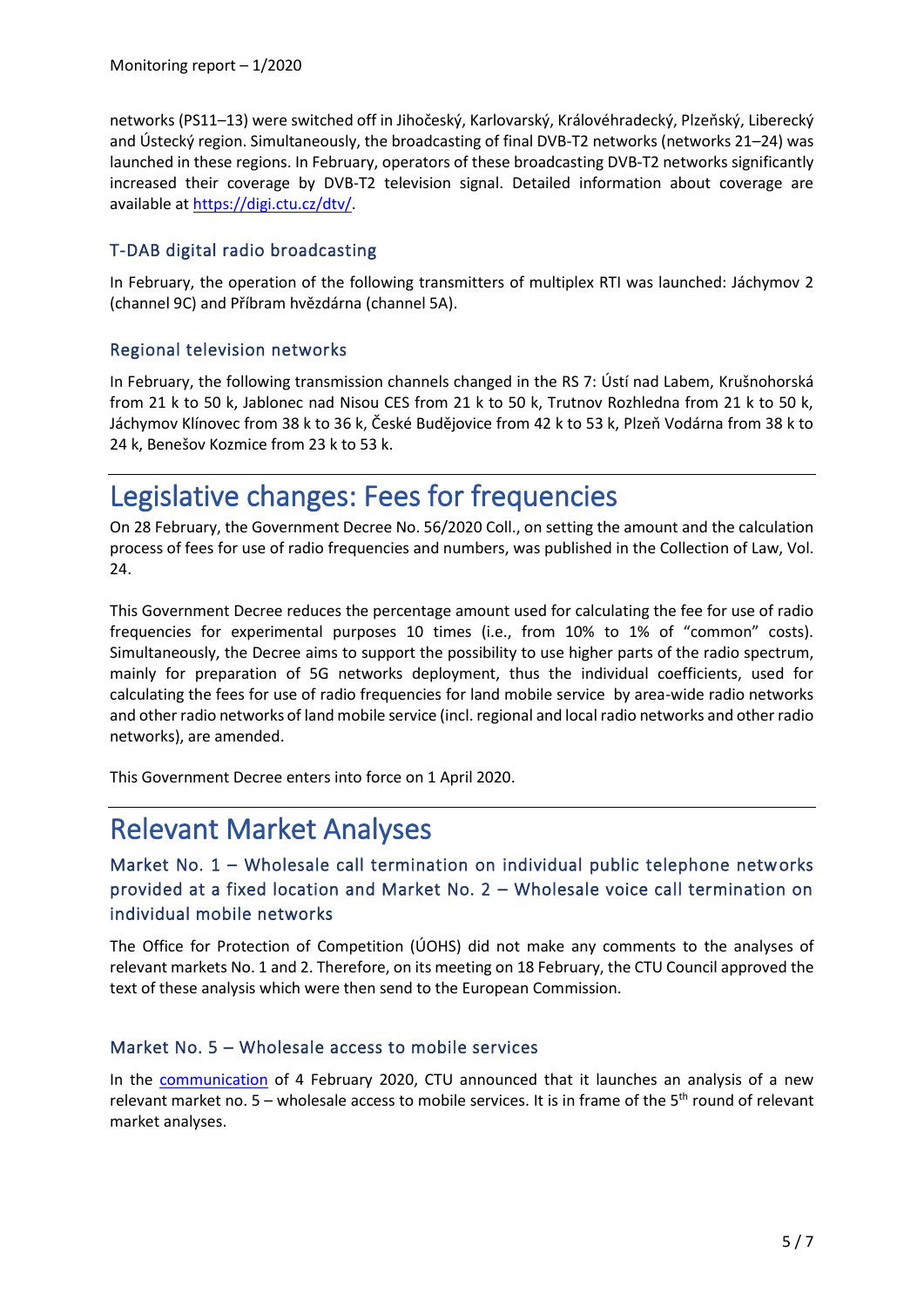## Telecommunication Regulation in the EU

#### Official Journal

On 6 February, the [Commission Implementing Decision \(EU\) 2020/167,](https://eur-lex.europa.eu/legal-content/EN/TXT/PDF/?uri=CELEX:32020D0167&from=EN) on the harmonised standards for radio equipment drafted in support of Directive 2014/53/EU on the harmonisation of the laws of the Member States relating to the making available on the market of radio equipment, was published in the Official Journal.

#### European Commission

On 11 February, which is also the 112 Day, the Commission published the 2019 Report on the implementation of the European emergency number 112. Based on the data submitted by Member States, the Commission analysis the volume of emergency calls made to 112, the answering time, an equivalent access for disabled users, as well as the availability and accuracy of the caller's location. In the Czech Republic, for example, 38% of emergency called were made to 112 and 97% of these calls were made via a mobile telephone. The report is available on the [Commission website.](https://ec.europa.eu/digital-single-market/en/news/2019-report-implementation-european-emergency-number-112)

#### EU Single Digital Market

The 11 February was also the [Safer Internet Day.](https://www.saferinternetday.org/) This day is dedicated to a more responsible use of online services, digital technologies and mobile devices, mainly by children and teenagers. The coordinator for the Czech Republic is the National Centre for Safer Internet.

On 19 February, the European Commission published three key documents which should serve as a base for future EU digital policies. The documents are:

- [Digital Strategy](https://ec.europa.eu/info/strategy/priorities-2019-2024/europe-fit-digital-age/shaping-europe-digital-future_en) called *Shaping the Europe's Digital Future*;
- [Data Strategy;](https://ec.europa.eu/info/strategy/priorities-2019-2024/europe-fit-digital-age/european-data-strategy_en) and
- [White Paper to Artificial Intelligence.](https://ec.europa.eu/info/strategy/priorities-2019-2024/europe-fit-digital-age/excellence-trust-artificial-intelligence_en)

The Commission also published additional documents which relates to data sharing and regulation of AI. It also created a dedicated [website](https://ec.europa.eu/info/strategy/priorities-2019-2024/europe-fit-digital-age_en) which is constantly updated with new information and relevant documents.

The Commission also launched a public consultation on the [Data Strategy](https://ec.europa.eu/digital-single-market/en/news/online-consultation-european-strategy-data) and the [White Paper to AI.](https://ec.europa.eu/digital-single-market/en/news/white-paper-artificial-intelligence-european-approach-excellence-and-trust) Both public consultations are open until 31 May.

#### BEREC

On 5 and 6 March, the 42<sup>nd</sup> [BEREC plenary meeting](https://berec.europa.eu/eng/events/berec_events_2020/211-42nd-berec-ordinary-meetings-in-serbia) took place in Belgrade. The meeting approved four guidelines pursuant to the European Electronic Communications Code:

- [BoR \(20\) 42](https://berec.europa.eu/eng/document_register/subject_matter/berec/regulatory_best_practices/guidelines/9027-berec-guidelines-to-assist-nras-on-the-consistent-application-of-geographical-surveys-of-network-deployments) BEREC Guidelines to assist NRAs on the consistent application of Geographical surveys of network deployments, Phase I, and Report on the outcome from the public consultation;
- [BoR \(20\) 46](https://berec.europa.eu/eng/document_register/subject_matter/berec/regulatory_best_practices/guidelines/9033-berec-guidelines-on-common-approaches-to-the-identification-of-the-network-termination-point-in-different-network-topologies) BEREC Guidelines on Common Approaches to the Identification of the Network Termination Point in different Network Topologies and Report on the outcome from the public consultation;
- [BoR \(20\) 50](https://berec.europa.eu/eng/document_register/subject_matter/berec/regulatory_best_practices/guidelines/9034-berec-guidelines-on-common-criteria-for-the-assessment-of-the-ability-to-manage-numbering-resources-by-undertakings-other-than-providers-of-electronic-communications-networks-or-services-and-of-the-risk-of-exhaustion-of-numbering-resources-if-numbers-are-assigned-to-such-undertakings) BEREC Guidelines on common criteria for the assessment of the ability to manage numbering resources by undertakings other than providers of electronic communications networks or services and of the risk of exhaustion of numbering resources if numbers are assigned to such undertakings and Report on the outcome from the public consultation; and